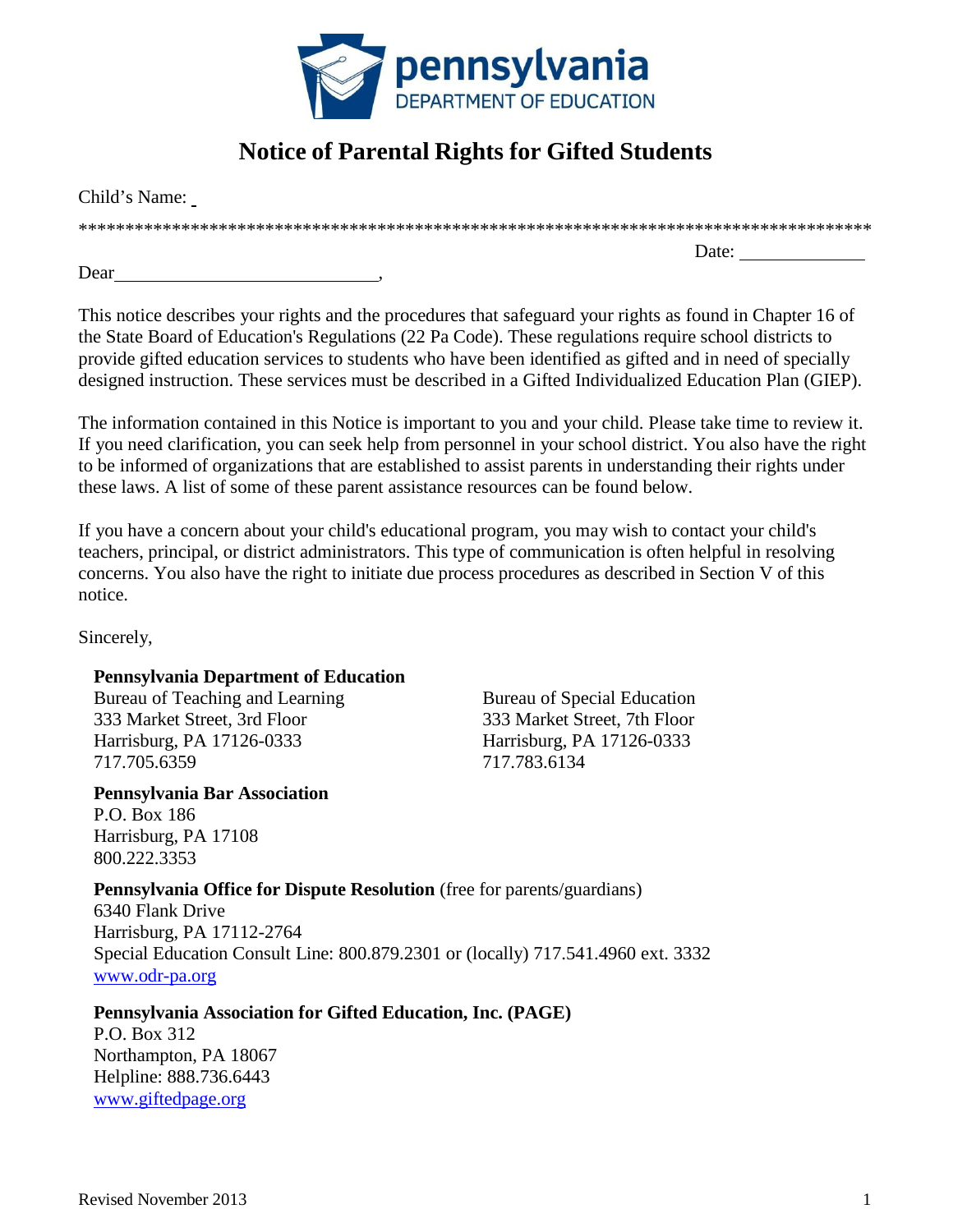## **NOTICE OF PARENTAL RIGHTS**

#### Section I: Prior Written Notice of Action/Refusal to Act

A. When Provided:

A school district must provide parents with written notice 10 school days prior to one or more of the following events:

- 1. The school district proposes to conduct an initial Gifted Multidisciplinary Evaluation (GMDE) or reevaluation of the student. Notices given under these circumstances are either the Permission to Evaluate or the Notice of Intent to Reevaluate.
- 2. The school district proposes or refuses to initiate or change the identification, evaluation or educational placement of the student. Notice given under these circumstances is the Notice of Recommended Assignment (NORA).
- 3. The school district proposes or refuses to make any significant changes in the student's Gifted Individualized Education Program (GIEP). Notice given under these circumstances is the Notice of Recommended Assignment (NORA).
- B. Contents of Notice:

Prior written notices must be written in language understandable to the general public. If necessary, the content of notices must be communicated orally in the native language or directly so that parents understand the content of the notice.

Prior written notices must contain:

- 1. A description of the action proposed or refused by the school district, an explanation of why the school district proposes or refuses to take the action, and a description of any options the school district considered and the reasons why those options were rejected.
- 2. A description of each evaluation procedure, type of test, record or report the school district used as a basis for the district's action.
- 3. A description of other factors relevant to the school district's action.
- 4. A full explanation of the parental rights or procedural safeguards available to the parents or the student, including the right to an impartial hearing.
- 5. The address and telephone numbers of organizations that are available to assist the parents.
- 6. The timelines involved in conducting an evaluation, developing a gifted individualized education program (GIEP), and initiating a hearing.
- 7. A statement informing parents that an outside evaluation submitted by the parents must be considered.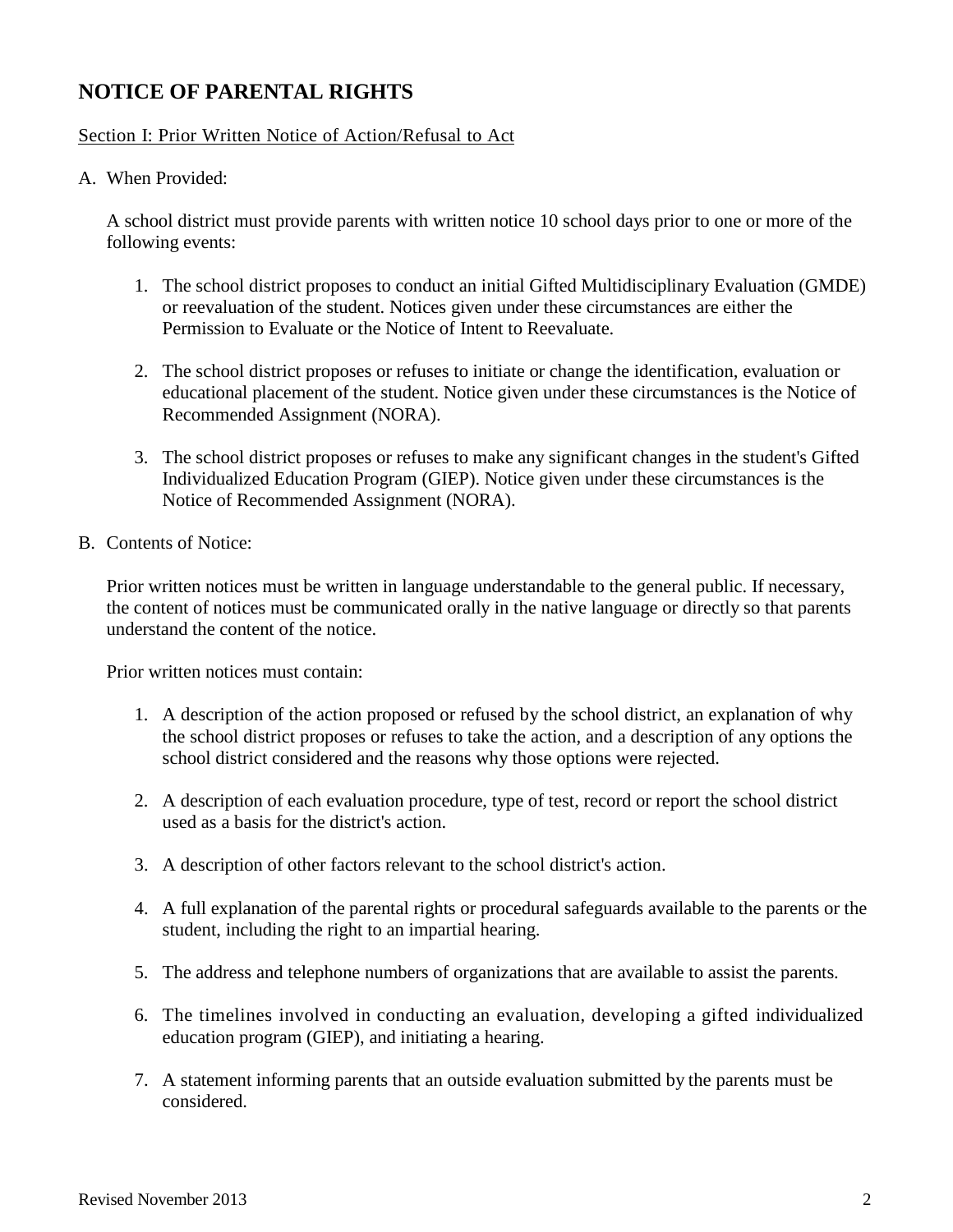#### Section II: When Prior Written Parental Consent Must Be Obtained

Parental consent must be obtained by the school district prior to:

- 1. Conducting an initial Gifted Multidisciplinary Evaluation (GMDE) of a student;
- 2. Initially placing a gifted student in a gifted program;
- 3. Disclosing to unauthorized persons information identifiable to a gifted student.

#### Section III: Parental Refusal to Give Consent

A school district may request (in writing) a due process hearing to proceed with an initial evaluation or an initial educational placement when the district has not been able to obtain consent from the parents of a student who is thought to be gifted.

A school district may also request (in writing) a due process hearing when a parent disagrees with the identification, evaluation or proposed educational placement or educational services for a student who is gifted.

#### Section IV: Independent Educational Evaluation

Parents have the right to obtain an independent educational evaluation at their own expense. The results of the independent evaluation must be considered by the school district in any decision made with respect to the provision of a gifted education.

#### Section V: Dispute Resolution Systems

When parents disagree with the school district's proposal, they have the following formal systems available to them for dispute resolution: Mediation

Mediation is a process in which parents and agencies involved in a dispute regarding special education for gifted students agree to obtain the assistance of an impartial mediator in attempting to reach a mutually agreeable settlement. There is no cost to the parties.

Discussions occurring during the mediation session are confidential, and no part of the mediation conference is to be recorded.

- 1. During a mediation conference the mediator will meet with the parties together in a joint session and individually in private sessions.
- 2. The designated agency involved in the dispute must send representative who has the authority to commit resources to the resolution agree upon.
- 3. Any agreement reached by the parties during the mediation process must be converted into writing and placed in the student's educational record.
- 4. The written mediation agreement is not a confidential document, shall be incorporated into the student's GIEP, and is binding on the parties.
- 5. The mediation agreement shall be enforceable by the Department of Education.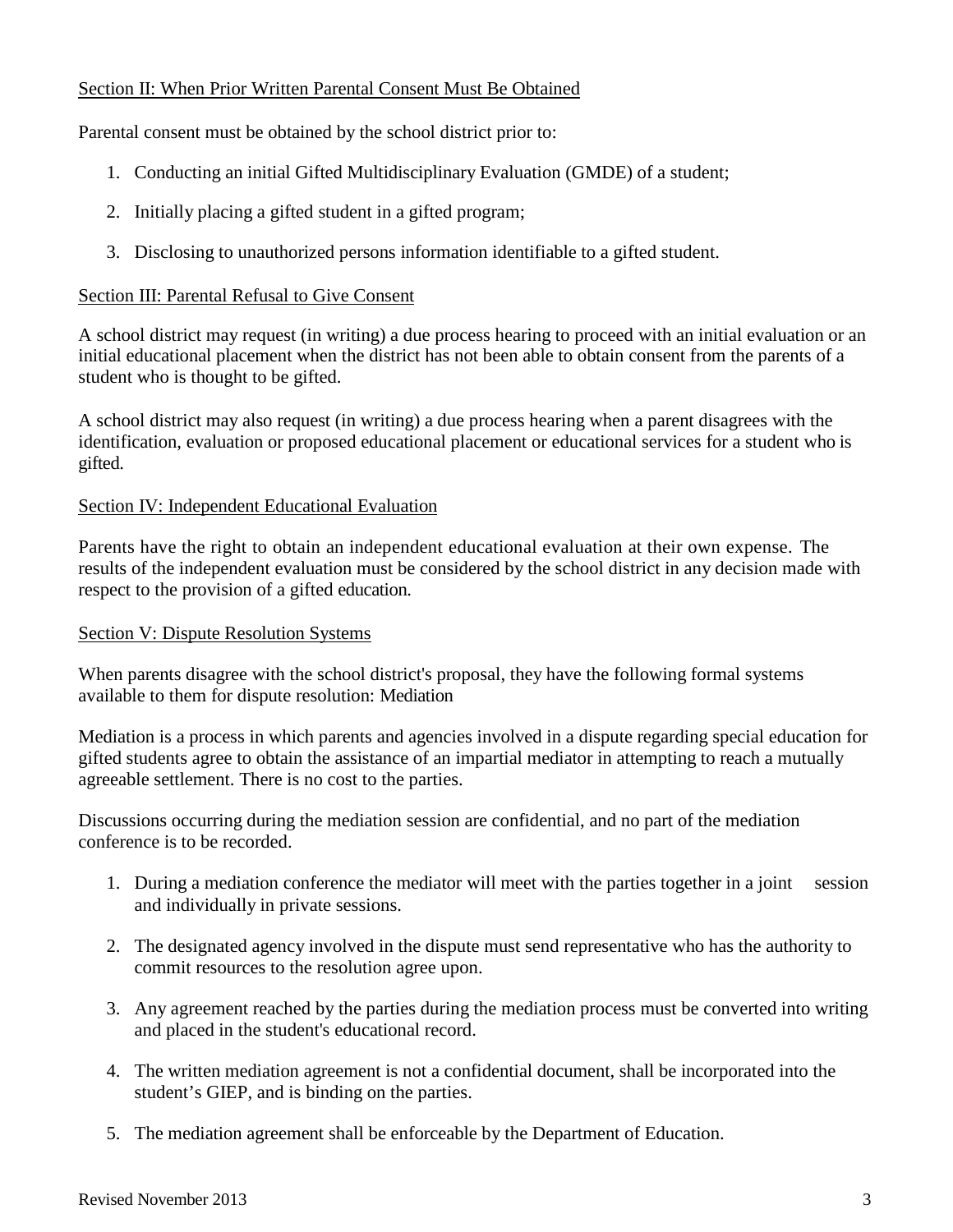- 6. A GIEP team shall be convened within 10 school days following the mediation agreement, to incorporate the mediation agreement into the GIEP where necessary.
- 7. When the mediation conference results in a resolution of the dispute, each party shall receive an executed copy of the agreement at the conclusion of the mediation conference.
- 8. Mediation may not be used to deny or delay a party's right to an impartial due-process hearing
- 9. Impartial Due Process Hearings
	- a. Parents may request an impartial due process hearing in writing concerning the identification, evaluation or educational placement of, or the provision of a gifted education to, a student who is gifted or who is thought to be gifted if the parents disagree with the school district's identification, evaluation or placement or the provision of gifted education to the student.
	- b. A school district may request a due process hearing in writing to proceed with an initial evaluation or an initial educational placement when the district has not been able to obtain consent from the parents or in regard to a matter in number one above.
	- c. The due process hearing will be conducted by and held in the local school district at a place reasonably convenient to the parents. At the request of the parents, the hearing may be held in the evening.
	- d. The due process hearing will be an oral, personal hearing and will be open to the public unless the parents request a closed hearing 5 days in advance of the hearing. If the hearing is open, the decision issued in the case will be available to the public. If the hearing is closed, the decision will be treated as a record of the student and will not be available to the public.
	- e. The decision of the hearing officer will include findings of fact, a discussion and conclusions of law. Although technical rules of evidence will not be followed, the decision will be based solely upon the substantial evidence presented during the course of the hearing.
	- f. The hearing officer will have the authority to order that additional evidence be presented.
	- g. A written transcript of the hearing will, upon request, be made and provided to the parents at no cost.
	- h. Parents may be presented by legal counsel and accompanied and advised by individuals with special knowledge or training with respect to students who are gifted.
	- i. A parent or parent's representative will have access to educational records, including tests or reports upon which the proposed action is based.
	- j. A party may prohibit the introduction of evidence at the hearing that has not been disclosed to that party at least 5 calendar days before the hearing.
	- k. A party has the right to present evidence and testimony, including expert medical, psychological or educational testimony.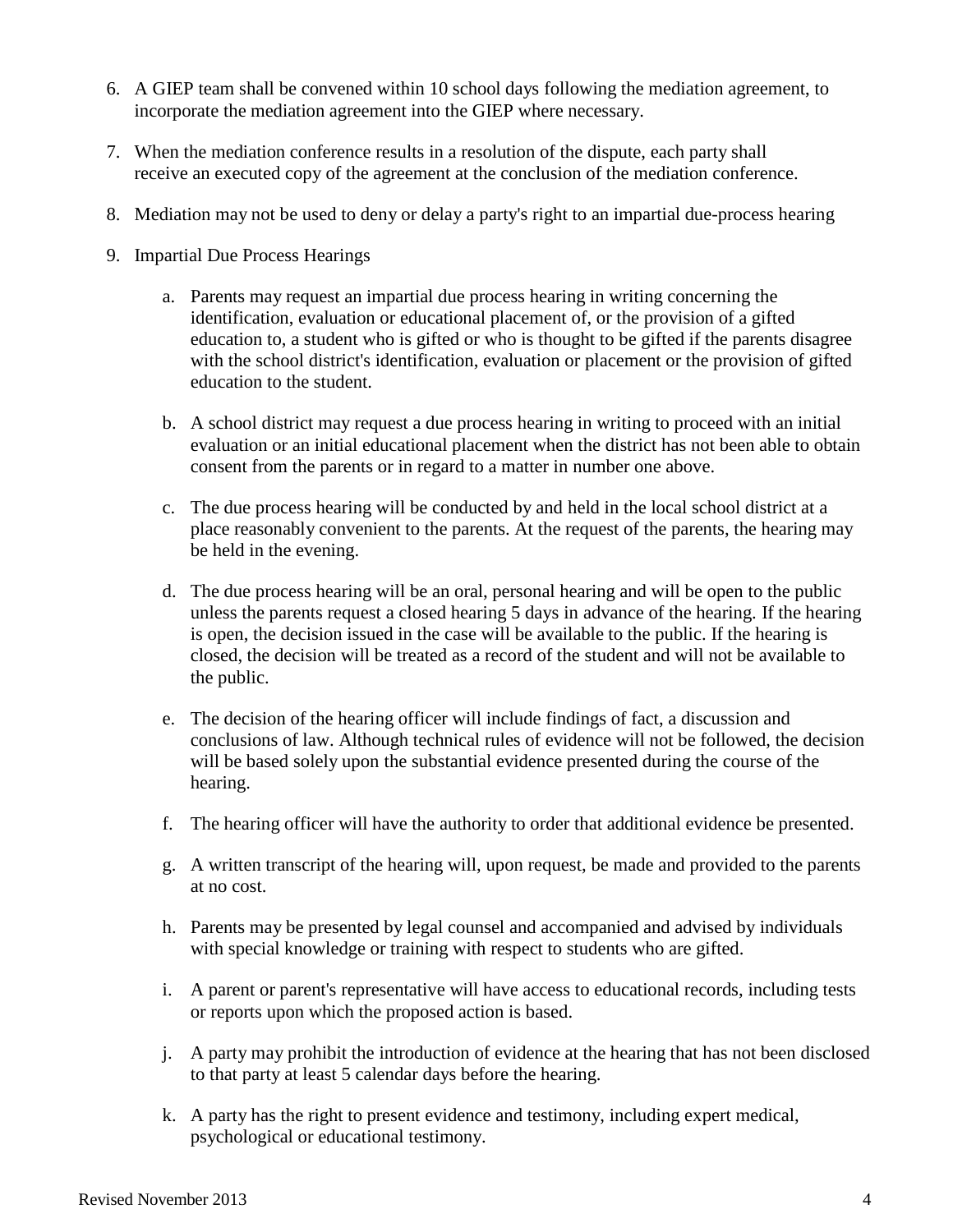- l. The decision of the impartial hearing officer may be appealed to a court of competent jurisdiction.
- m. The Secretary may contract for coordination services in support of hearings conducted by local school districts. The coordination services will be provided on behalf of the school districts and may include arrangements for stenographic services, arrangements for hearing officer services, scheduling of hearings and other functions in support of procedural consistency and the rights of the parties to hearings.
- n. If a school district chooses not to utilize the coordination services, it may conduct hearings independent of the services if its procedures similarly provide for procedural consistency and ensure the rights of the parties. In the absence of its own procedures, a school district that receives a request for an impartial due process must forward, without delay, the request to the agency providing coordination services.
- o. A hearing officer may not be an employee or agent of a school district in which the parents or student resides, or of an agency which is responsible for the education or care of the student. A hearing officer must promptly inform the parties of a personal or professional relationship the officer has or has had with any of the parties.
- p. The following timelines apply to due process hearings:
	- i. The hearing must be held within 30 calendar days after a parent's or school district's initial request for a hearing.
	- ii. The hearing officer's decision must be issued within 45 calendar days after the parent's or school district's request for a hearing.
- q. Each school district must keep a list of the persons who serve as hearing officers. The list must include the qualifications of each hearing officer. School districts must provide parents with information as to the availability of the list and must make copies of it available upon request.

#### Section VI: Student's Status During Proceedings

Unless the parents and school district agree otherwise, the student must remain in his or her present educational placement during the pendency of any administrative or judicial proceeding.

#### Section VII: Applicable Laws and Regulations

Refer to 22 Pa Code, Chapter 16: Special Education for Gifted Students.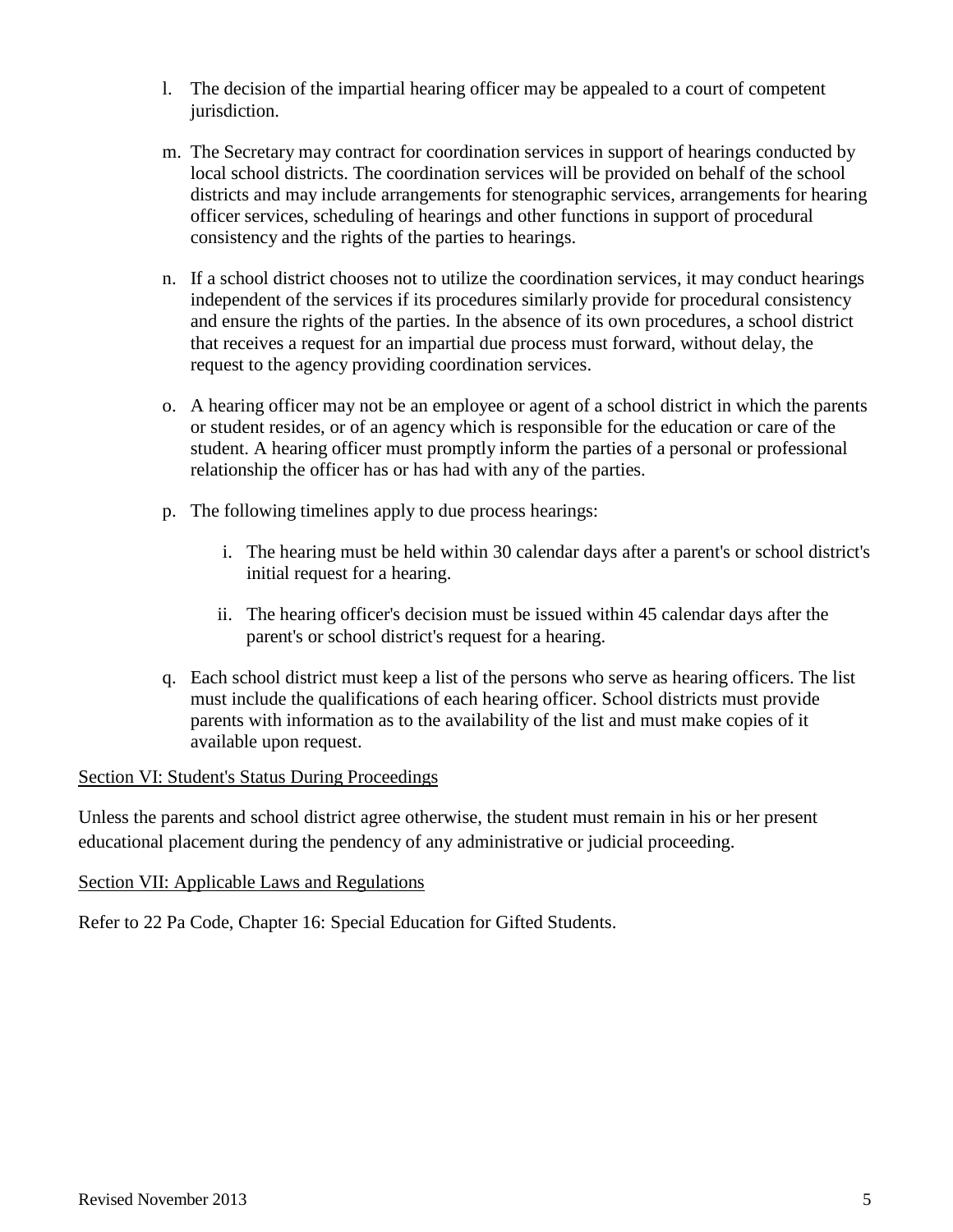



# **Mediation Request Form – Copy**

**(For official form please go to the Pennsylvania Department of Education's website at**

**[www.education.state.pa.us/gifted\)](http://www.education.state.pa.us/gifted)**

| Today's Date:                          |                                 | Requested by: | Parent | District | LEA |
|----------------------------------------|---------------------------------|---------------|--------|----------|-----|
| Name of Person Completing this Notice: | <b>Relationship to Student:</b> |               |        | Phone:   |     |

| <b>Student Information</b>                    |             |                                  |                |              |   |
|-----------------------------------------------|-------------|----------------------------------|----------------|--------------|---|
| Last Name:                                    | First Name: | Middle Initial:                  | Date of Birth: | Gender:<br>M | F |
| Exceptionality(ies):                          |             |                                  |                |              |   |
| School District/Local Education Agency (LEA): |             | School Building Student Attends: |                |              |   |

| <b>Parent(s) Residing with Student</b>                                   |             |                    |      |               |        |        |          |
|--------------------------------------------------------------------------|-------------|--------------------|------|---------------|--------|--------|----------|
| Last Name:                                                               |             | First Name:        |      | Relationship: |        |        |          |
|                                                                          |             |                    |      | Mother        |        | Father | Guardian |
| Home Phone:                                                              | Cell Phone: | Work Phone:        | Fax: |               | Email: |        |          |
|                                                                          |             |                    |      |               |        |        |          |
| Preferred method of written correspondence:<br>U.S. Mail<br>Email<br>Fax |             |                    |      |               |        |        |          |
| Last Name:                                                               |             | First Name:        |      | Relationship: |        |        |          |
|                                                                          |             |                    |      | Mother        |        | Father | Guardian |
| Home Phone:                                                              | Cell Phone: | Work Phone:        | Fax: |               | Email: |        |          |
|                                                                          |             |                    |      |               |        |        |          |
| Preferred method of written correspondence:<br>U.S. Mail<br>Fax<br>Email |             |                    |      |               |        |        |          |
| <b>Parent Not Residing with Student</b>                                  |             |                    |      |               |        |        |          |
| Last Name:                                                               |             | <b>First Name:</b> |      | Relationship: |        |        |          |
|                                                                          |             |                    |      | Mother        |        | Father |          |
| Parent Address:                                                          |             |                    |      |               |        |        |          |
| Home Phone:                                                              | Cell Phone: | <b>Work Phone:</b> | Fax: |               | Email: |        |          |
|                                                                          |             |                    |      |               |        |        |          |
|                                                                          |             |                    |      |               |        |        |          |
| Preferred method of written correspondence:<br>U.S. Mail<br>Email<br>Fax |             |                    |      |               |        |        |          |